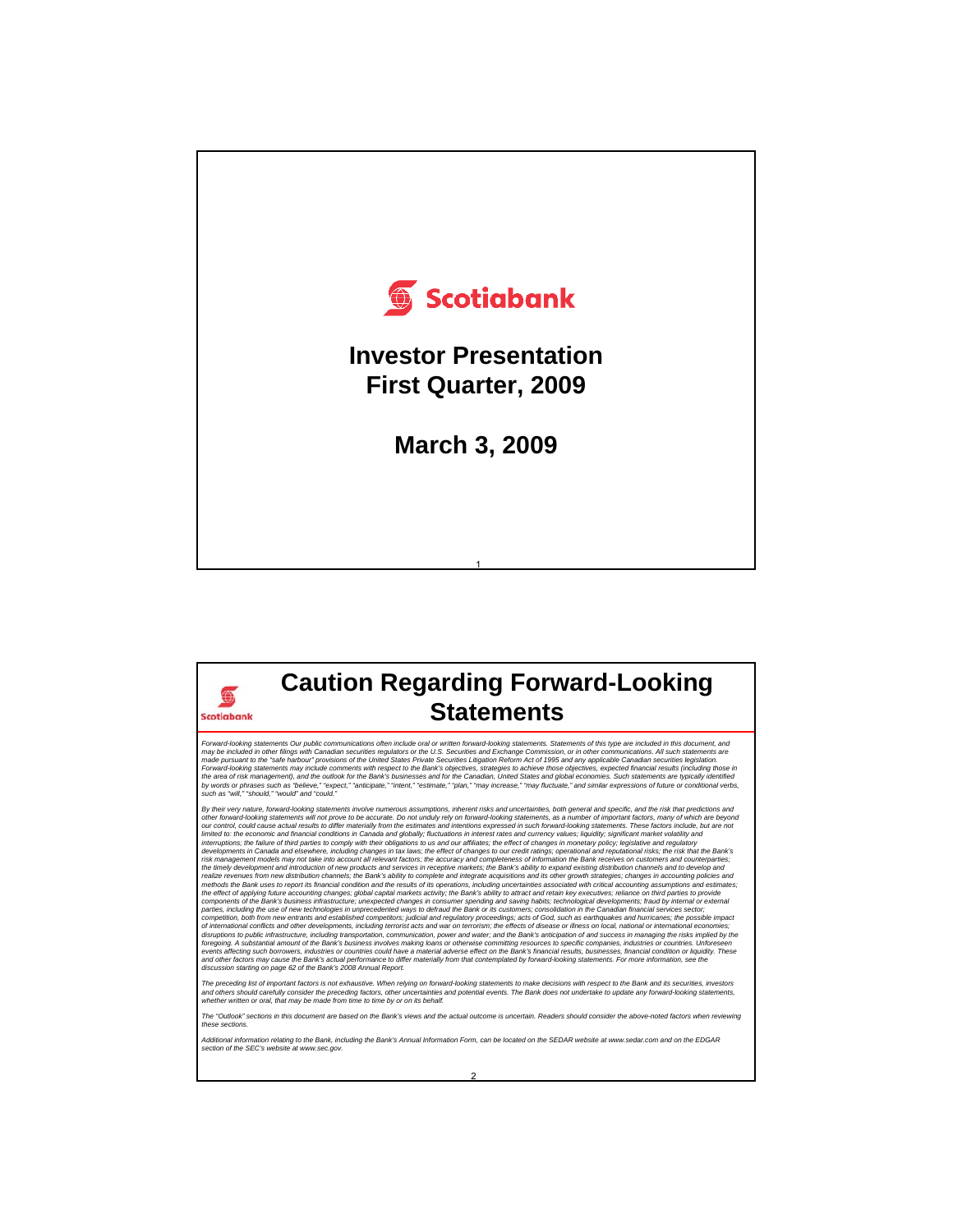

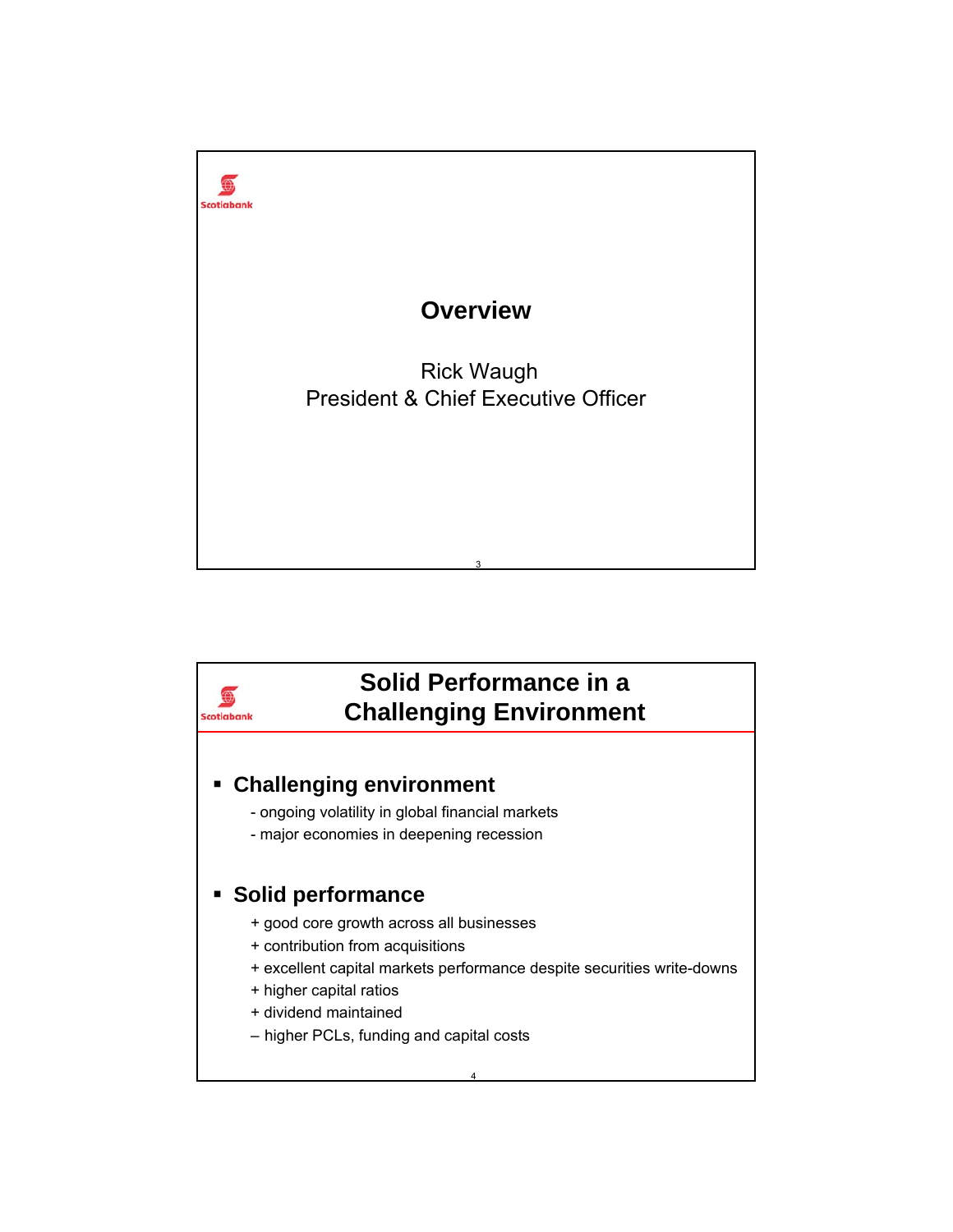

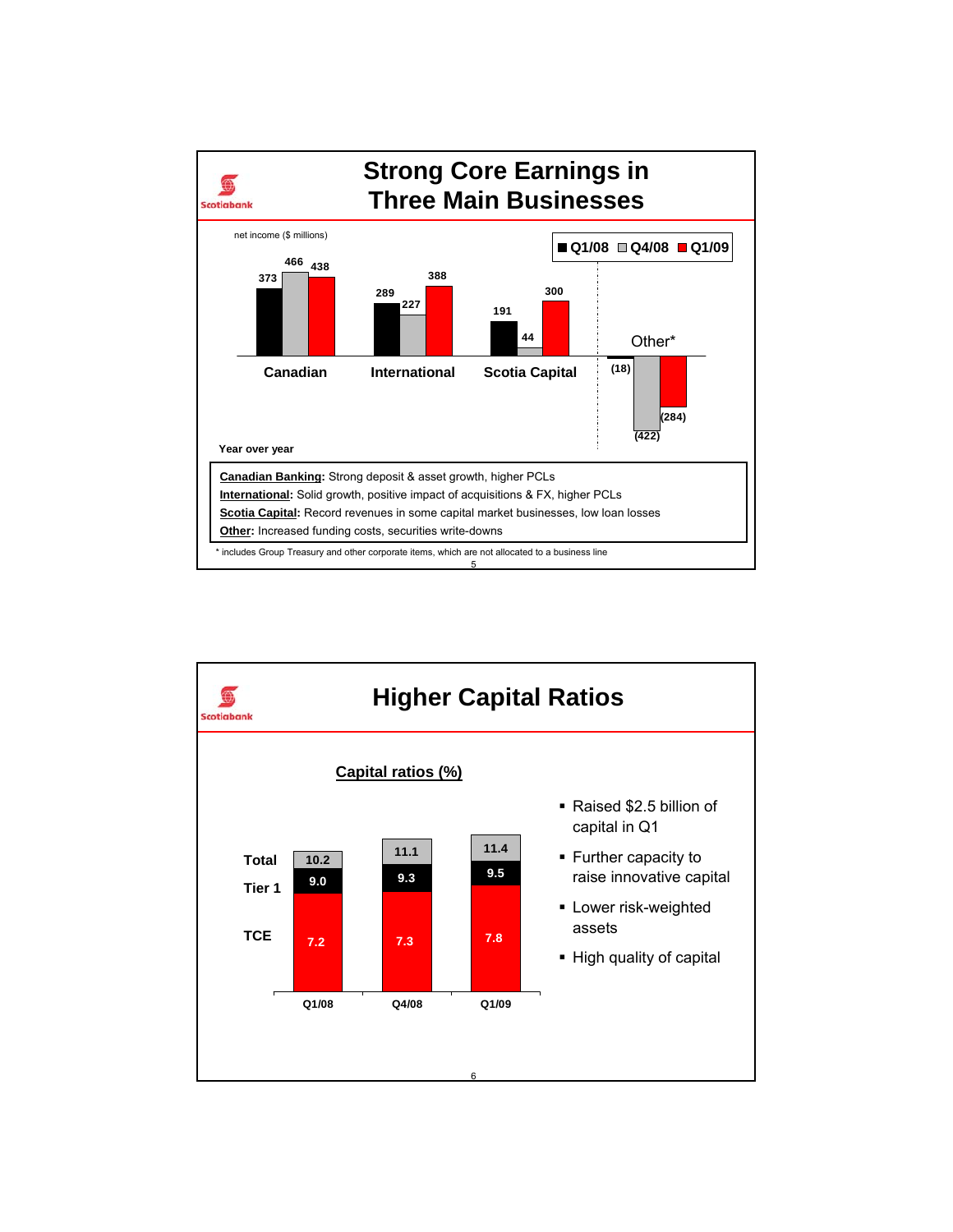

| <b>Solid Quarter</b><br>Scotiabank      |                          |                  |                                  |  |  |  |
|-----------------------------------------|--------------------------|------------------|----------------------------------|--|--|--|
|                                         | Q1/09<br><b>Reported</b> | Qtr/Qtr          | Yr/Yr                            |  |  |  |
| Net income (\$MM)                       | \$842                    | $100% +$         | $1\%$                            |  |  |  |
| <b>EPS</b>                              | \$0.80                   | $100\% +$        | (2)%                             |  |  |  |
| ROE                                     | 16.9%                    | $1090$ bp        | $(140)$ bp                       |  |  |  |
| Productivity ratio                      | 58.7%                    | $(1650)$ bp      | 220 bp                           |  |  |  |
| Quarter over quarter                    |                          |                  |                                  |  |  |  |
| + Significantly lower write-downs in Q1 |                          | - Increased PCLs |                                  |  |  |  |
| + Higher investment banking fees        |                          | - Lower margin   |                                  |  |  |  |
| + Increased trading revenues            |                          |                  | - Higher performance based comp. |  |  |  |
| + Positive impact of forex              |                          |                  |                                  |  |  |  |
|                                         | 8                        |                  |                                  |  |  |  |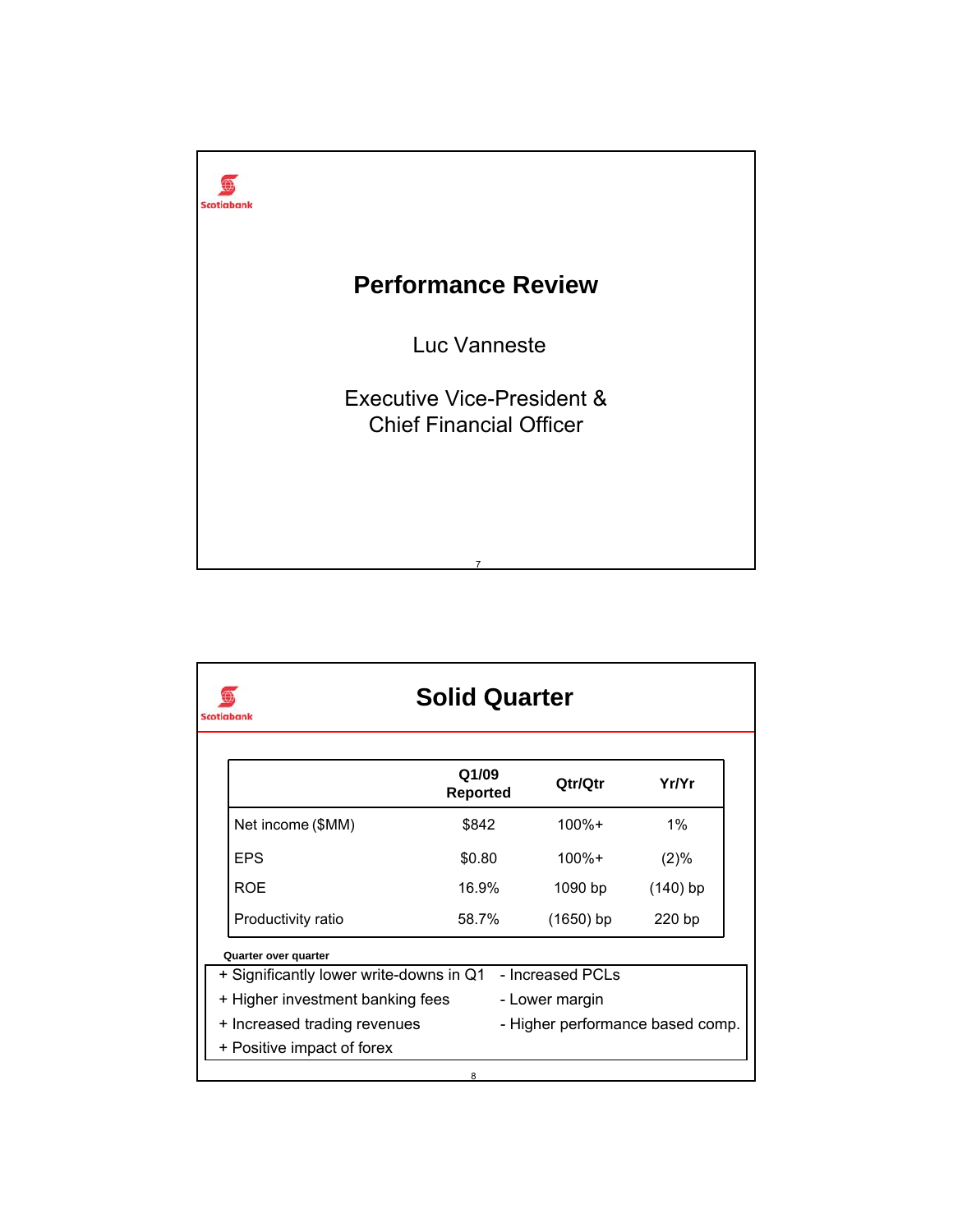| <b>Items of Note in Q1/09</b><br>Scotiabank |                   |                    |                                                             |  |  |
|---------------------------------------------|-------------------|--------------------|-------------------------------------------------------------|--|--|
| Gain/(Loss)                                 | Pre-tax<br>(\$MM) | After-Tax<br>(SMM) |                                                             |  |  |
| AFS securities write-downs                  | (236)             | (160)              | <b>Other: Securities gains</b>                              |  |  |
| <b>Underlying Gains</b>                     | 116               | 98                 |                                                             |  |  |
| <b>Net AFS securities write-downs</b>       | (120)             | (62)               | <b>Other: Securities gains</b>                              |  |  |
| CDOs write-down                             | (43)              | (24)               | <b>SC:</b> Securities gains (24)<br>Other/Other Income (19) |  |  |
| <b>Total</b>                                | (163)             | (86)               |                                                             |  |  |
| <b>EPS Impact</b>                           |                   | $(9)$ cents        |                                                             |  |  |
|                                             | q                 |                    |                                                             |  |  |

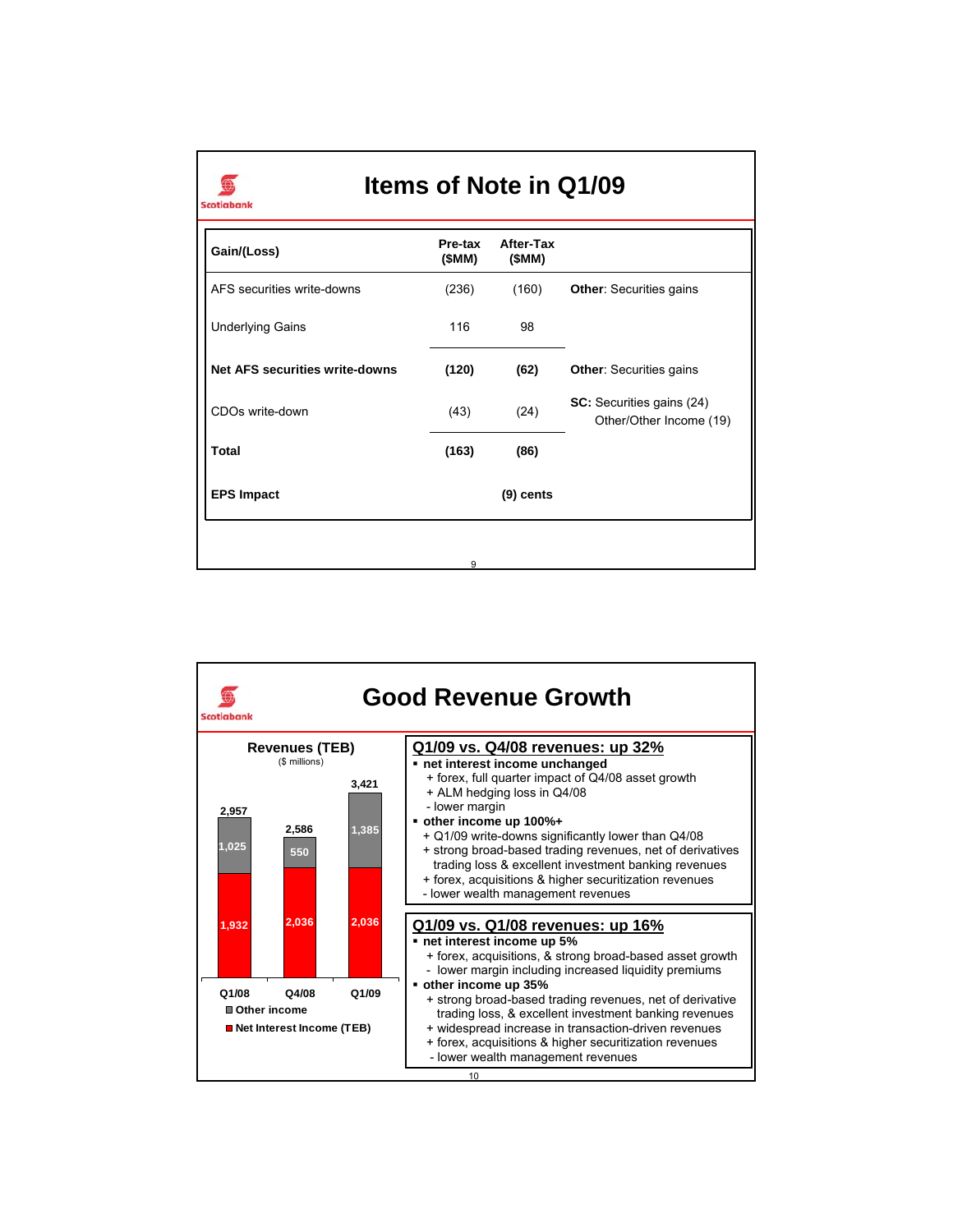

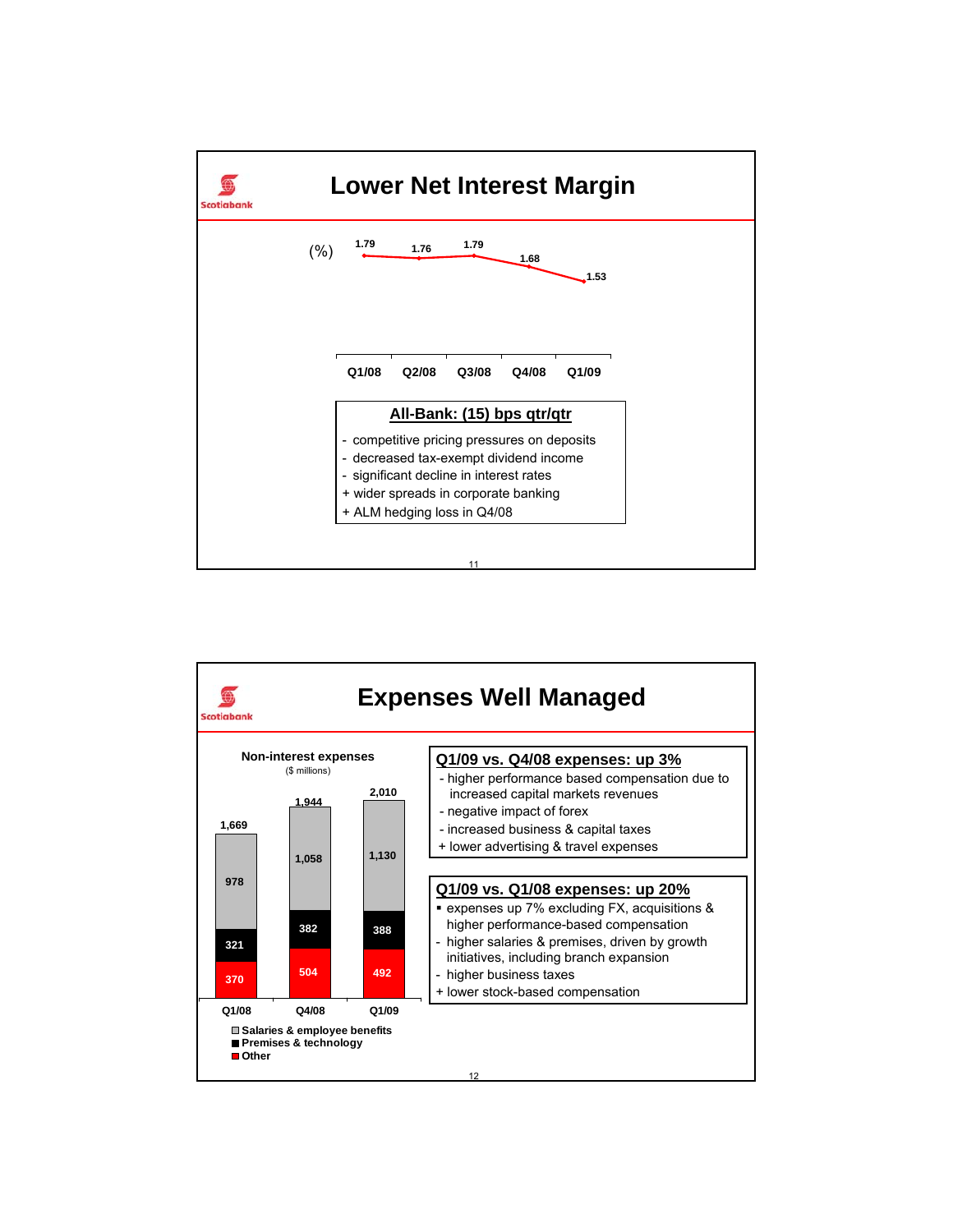

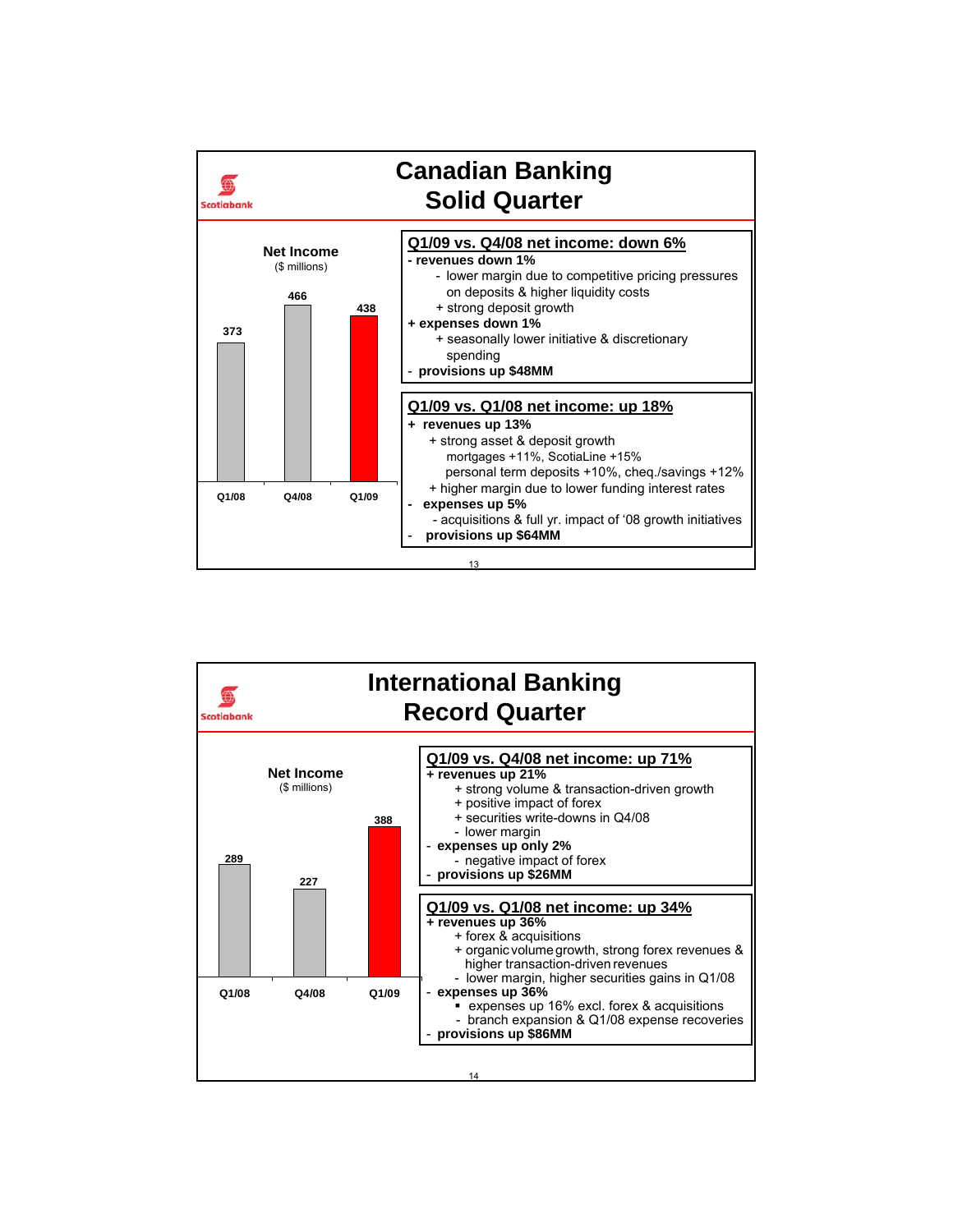

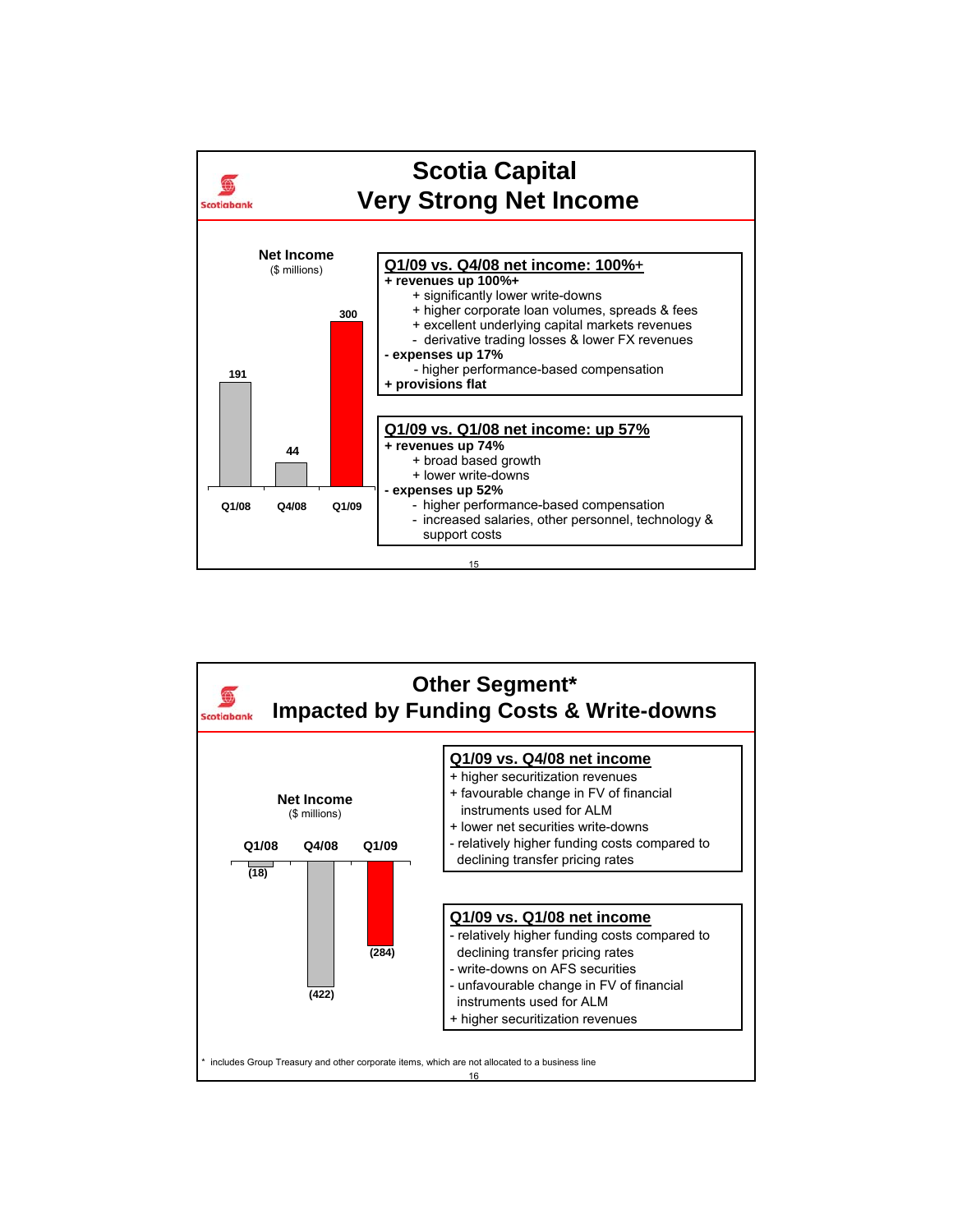## **Available-for-Sale Securities Portfolio**

**O**<br>Scotlabank

| Q1/09, \$ billions                          | Fair Value | Unrealized<br>Gains (Losses) |                      |
|---------------------------------------------|------------|------------------------------|----------------------|
| <b>Government bonds</b>                     | 23.5       | 0.8                          |                      |
| <b>Other Debt</b>                           |            |                              |                      |
| Auto-based securitization                   | 6.9        | (0.3)                        | 82% AAA              |
| Financial industry bonds                    | 6.5        | (0.6)                        | 98% investment grade |
| Corporate bonds                             | 3.3        | (0.3)                        | 88% investment grade |
| CDOs/CLOs                                   | <u>0.9</u> | (0.7)                        | Weighted Average: AA |
| <b>Total Other debt</b>                     | 17.6       | (1.9)                        |                      |
| <b>Equities</b>                             |            |                              |                      |
| Common                                      | 2.5        | (0.3)                        |                      |
| Preferred                                   | 0.4        | (0.2)                        |                      |
| <b>Total Equities</b>                       | 2.9        | (0.5)                        |                      |
| <b>Total</b>                                | 44.0       | $(1.6)^*$                    |                      |
| * Excludes fair value of hedges of \$(0.2)B | 17         |                              |                      |

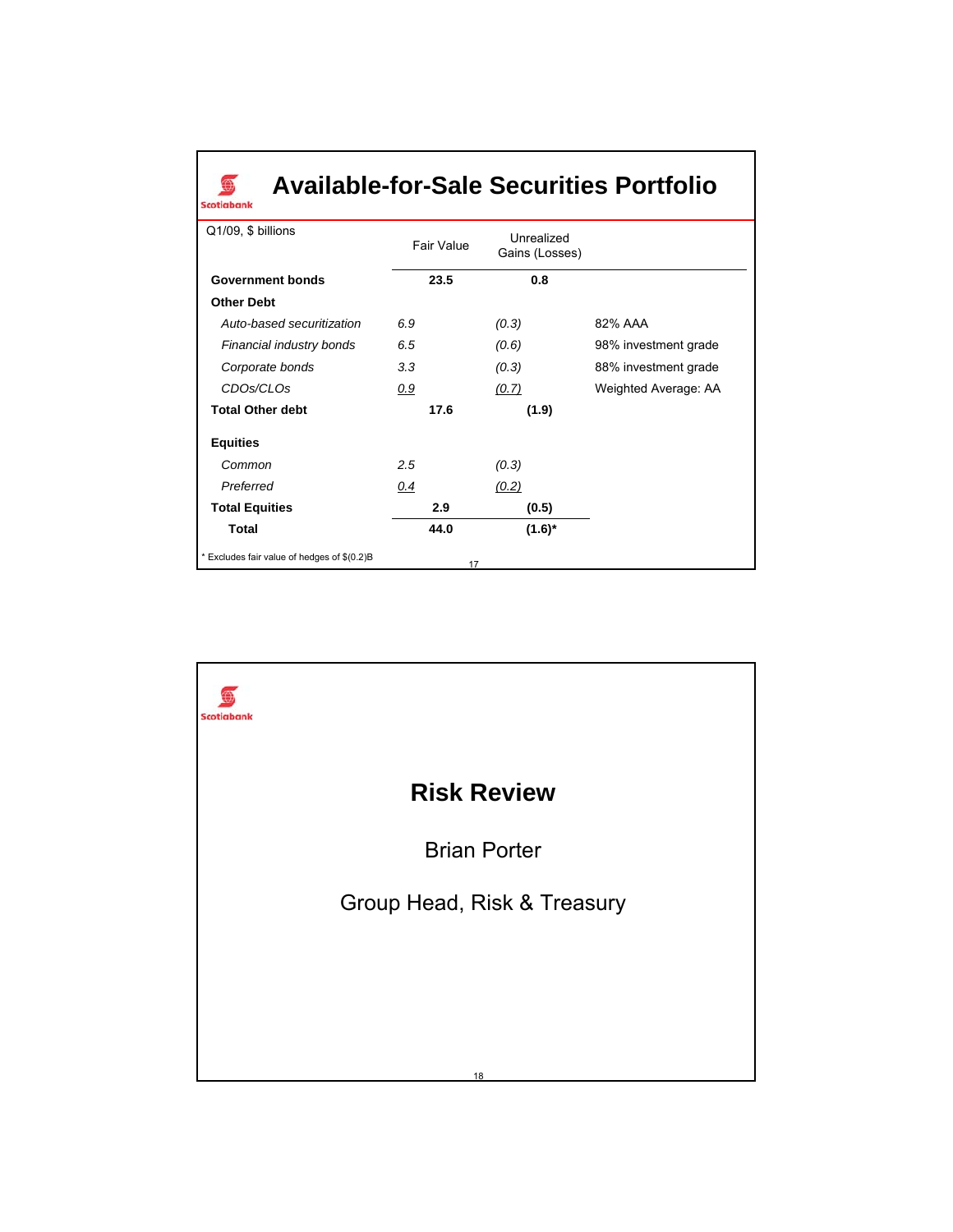

| <b>Higher Provision for Credit Losses</b><br>Scotiabank |       |       |       |                 |       |  |
|---------------------------------------------------------|-------|-------|-------|-----------------|-------|--|
| Specific provisions, \$ millions                        |       |       |       |                 |       |  |
|                                                         | Q1/08 | Q2/08 | Q3/08 | Q4/08           | Q1/09 |  |
| Canadian P&C                                            |       |       |       |                 |       |  |
| Retail                                                  | 79    | 82    | 77    | 78              | 122   |  |
| Commercial                                              | 12    | 20    | 22    | $\overline{29}$ | 33    |  |
|                                                         | 91    | 102   | 99    | 107             | 155   |  |
| International P&C                                       |       |       |       |                 |       |  |
| Retail                                                  | 64    | 69    | 81    | 105             | 130   |  |
| Commercial                                              | (34)  | (9)   | (25)  | (15)            | (14)  |  |
|                                                         | 30    | 60    | 56    | 90              | 116   |  |
| Scotia Capital                                          | (10)  | (9)   | 4     | 10              | 10    |  |
| Total                                                   | 111   | 153   | 159   | 207             | 281   |  |
| PCL ratio (bps)                                         | 18    | 24    | 23    | 29              | 37    |  |
|                                                         |       | 20    |       |                 |       |  |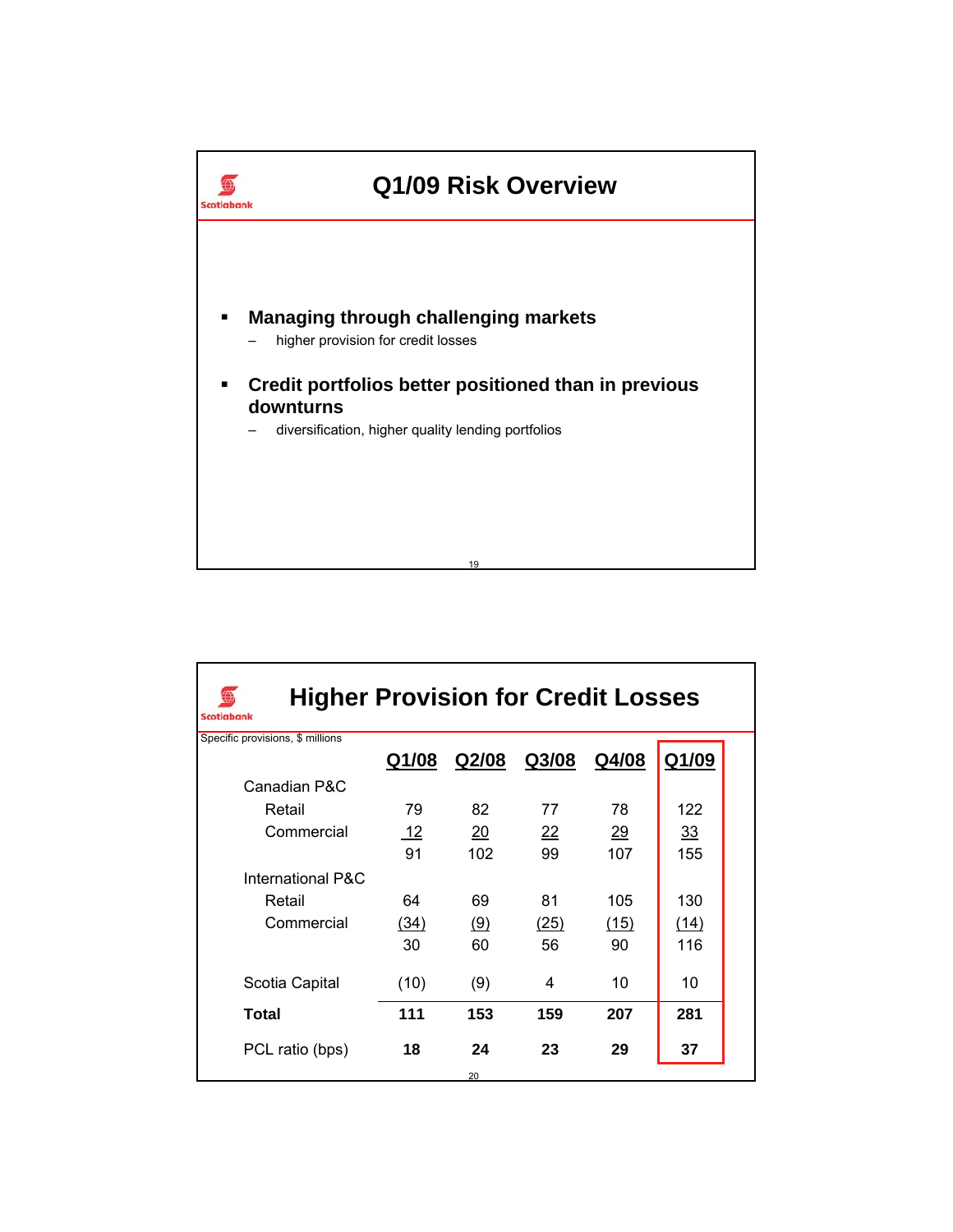| <b>Gross Impaired Loan Formations</b><br><b>Scotiabank</b> |       |       |                                                                                             |  |  |  |
|------------------------------------------------------------|-------|-------|---------------------------------------------------------------------------------------------|--|--|--|
| \$ millions                                                |       |       |                                                                                             |  |  |  |
|                                                            | Q4/08 | Q1/09 |                                                                                             |  |  |  |
| <b>Canadian P&amp;C</b>                                    |       |       | <b>Retail:</b> higher formations in residential                                             |  |  |  |
| - Retail                                                   | 277   | 328   | mortgages & auto-related portfolios                                                         |  |  |  |
| - Commercial                                               | 39    | 31    |                                                                                             |  |  |  |
|                                                            | 316   | 359   |                                                                                             |  |  |  |
| <b>International P&amp;C</b>                               |       |       | <b>Retail:</b> higher formations across division,                                           |  |  |  |
| - Retail                                                   | 215   | 336   | reflecting increase in delinquencies and                                                    |  |  |  |
| - Commercial                                               | 78    | 142   | underlying growth                                                                           |  |  |  |
|                                                            | 293   | 478   | <b>Commercial:</b> classification of a number of<br>accounts in Puerto Rico, Mexico & Chile |  |  |  |
| <b>Scotia Capital</b>                                      |       |       |                                                                                             |  |  |  |
| $- U.S.$                                                   | 6     | 60    | Scotia Capital: classification of two<br>accounts in the U.S.                               |  |  |  |
| - Canada & Other                                           |       |       |                                                                                             |  |  |  |
|                                                            | 6     | 60    |                                                                                             |  |  |  |
| Total                                                      | 615   | 897   |                                                                                             |  |  |  |
|                                                            |       |       | 21                                                                                          |  |  |  |

Г

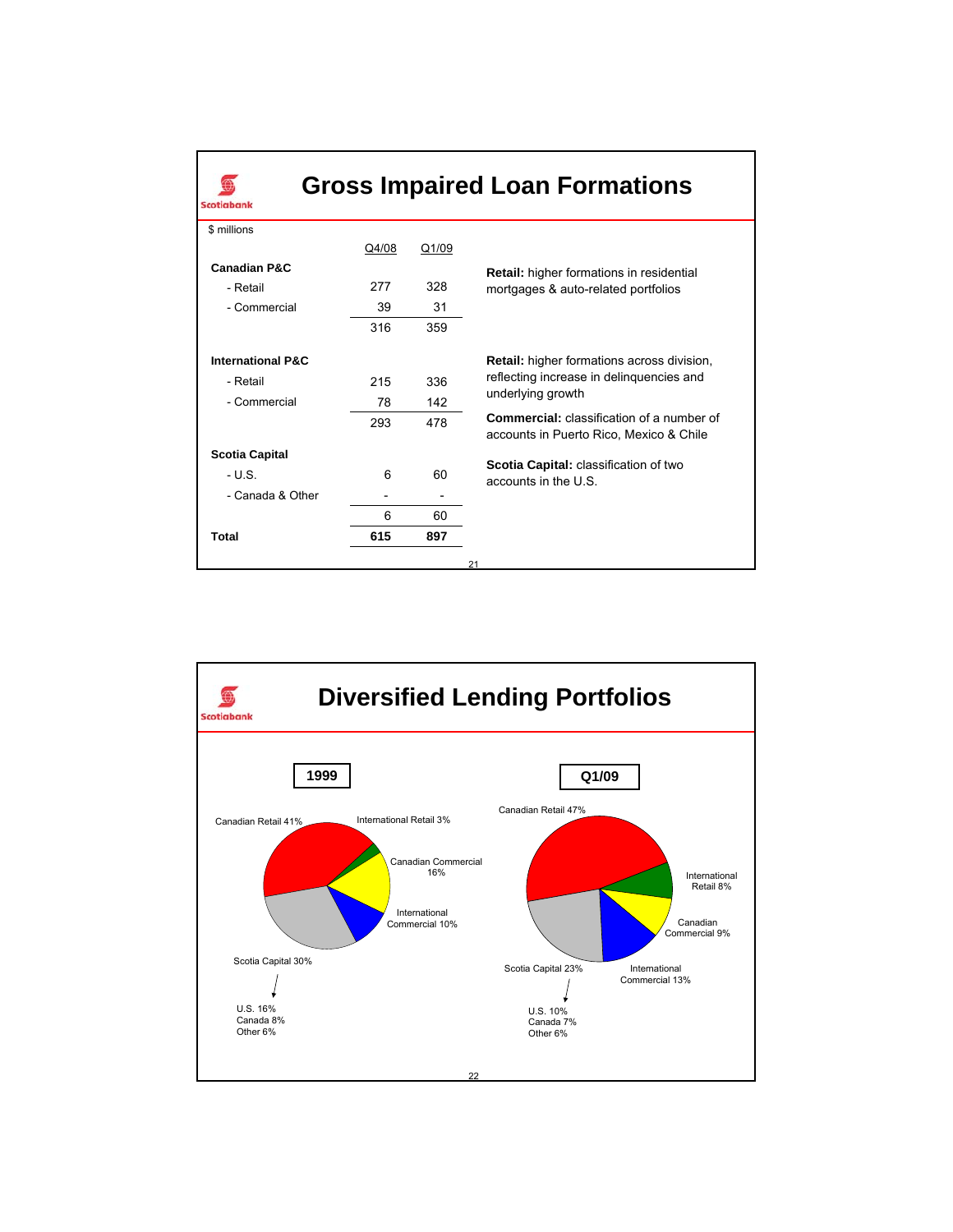

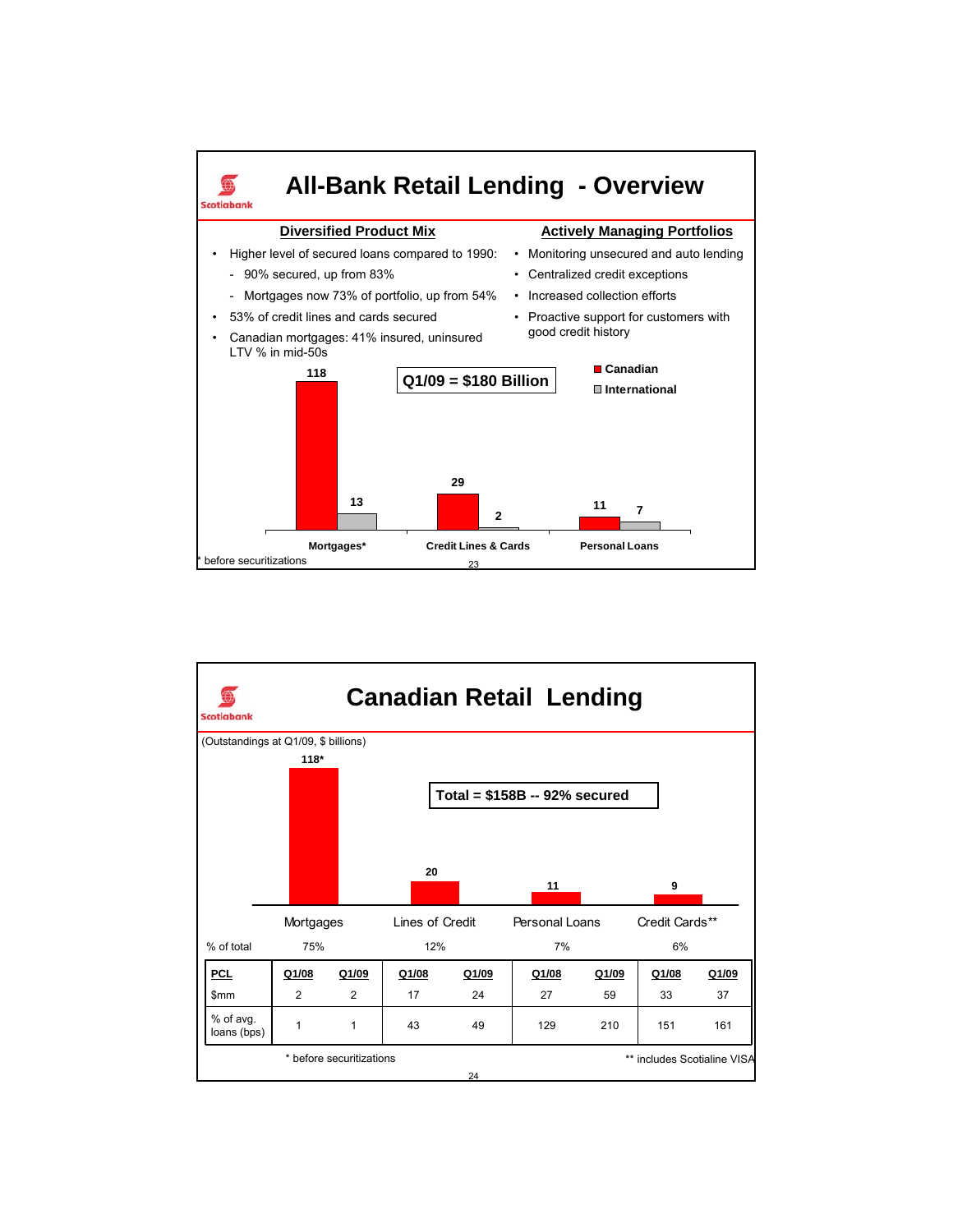

# **All-Bank - Corporate & Commercial Lending -**  $\bigoplus$ **More Diversified, Higher Quality** Scotiabank Q4/99 Q1/09 ■ Corporate & commercial portfolios as 56% 45% ↓ % of total portfolio ■ U.S. portfolio as % of total portfolio 16% 16% 10% ↓ ■ % corporate loans investment grade 50% 73% ↑ **Significant reduction in leveraged loans**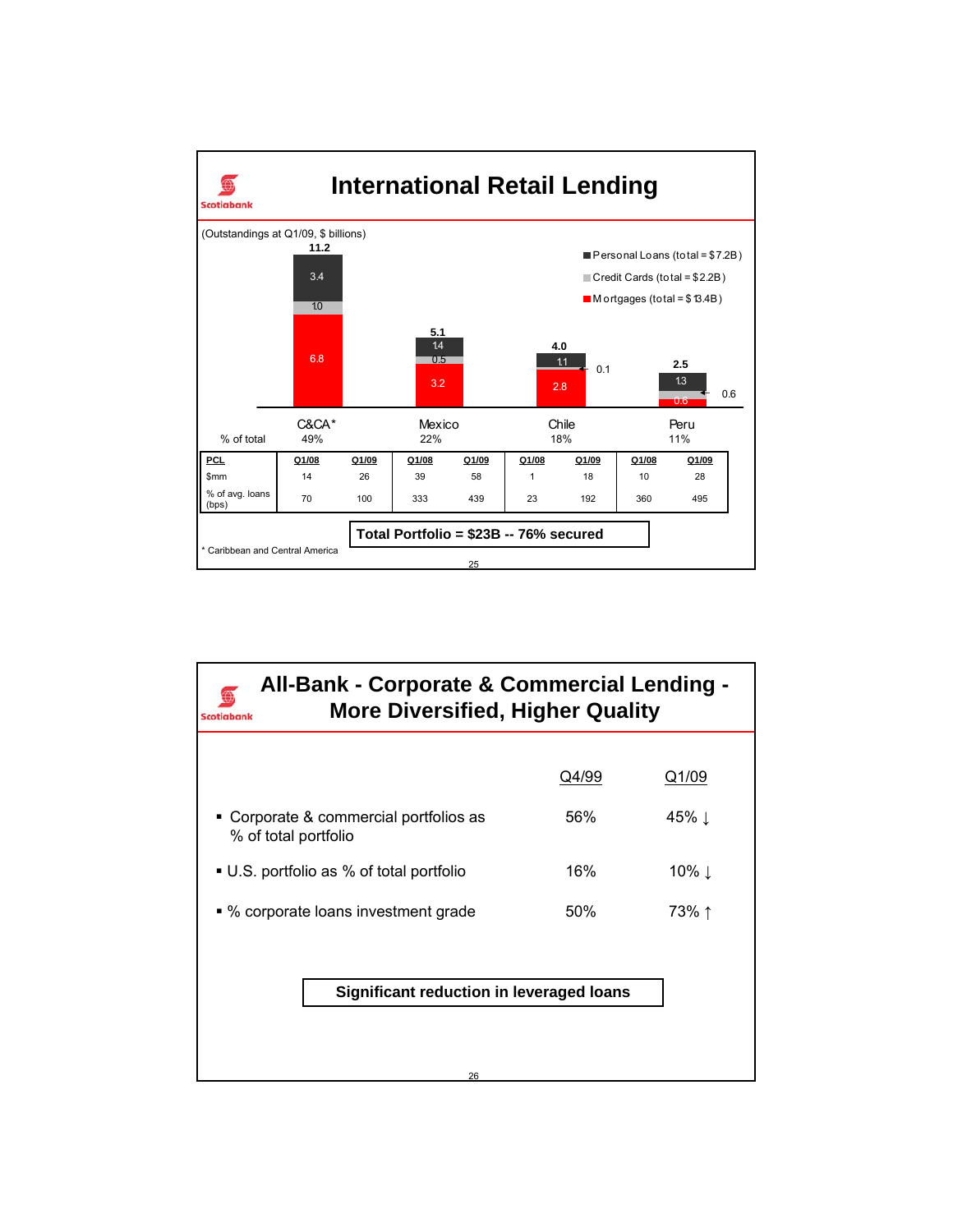

| <b>Corporate and Commercial Lending -</b><br><b>North America and Europe</b><br>Scotiabank |        |                                                                                                                                                                                              |  |  |  |  |
|--------------------------------------------------------------------------------------------|--------|----------------------------------------------------------------------------------------------------------------------------------------------------------------------------------------------|--|--|--|--|
| <b>Focus Areas Size</b>                                                                    |        | <b>Well Diversified, Good Quality</b>                                                                                                                                                        |  |  |  |  |
| Auto*                                                                                      | \$5.6B | \$3B to dealers & floorplans (70% non-North American)<br>\$1.2B to finance & leasing companies<br>\$800 mm to parts companies at senior secured levels<br>< \$200 mm to North American OEM's |  |  |  |  |
| Real Estate**                                                                              | \$10B  | Canada 73%, US 27%<br>51% residential, \$125 mm related to U.S. construction<br>Focus on top-tier customers                                                                                  |  |  |  |  |
| Media***                                                                                   | \$4B   | US 50%, Canada 39%, Europe 11%<br>29% publishing / directories, 24% broadcasting<br>57% rated Investment Grade<br>Tightened lending criteria                                                 |  |  |  |  |
|                                                                                            |        | Total PCL- Q1/09: \$7mm; 2008: nominal                                                                                                                                                       |  |  |  |  |
| OEM, Parts, Finance and Dealers                                                            |        | ** Residential, REIT, Retail and Office<br>*** Publishing and Broadcasting<br>28                                                                                                             |  |  |  |  |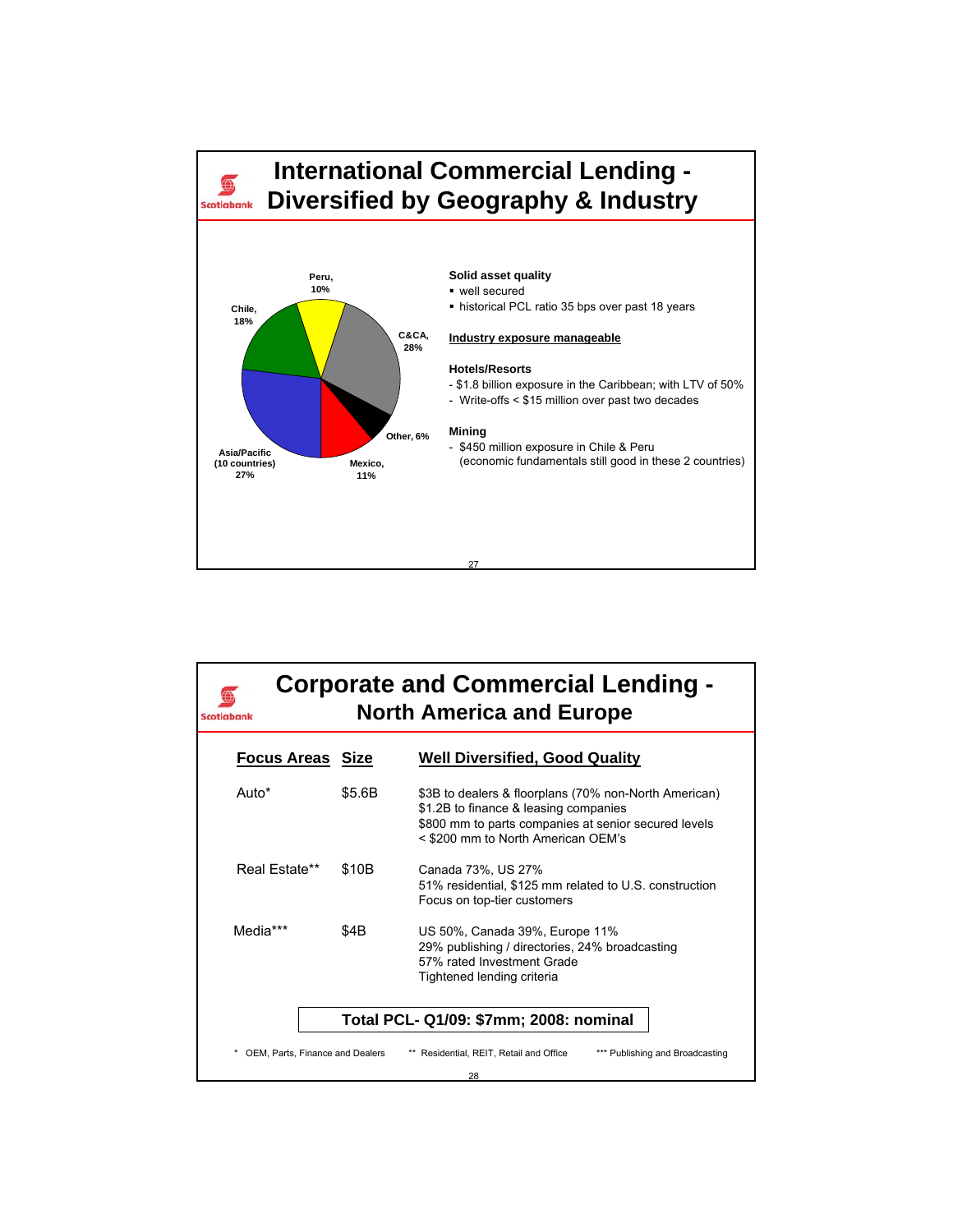

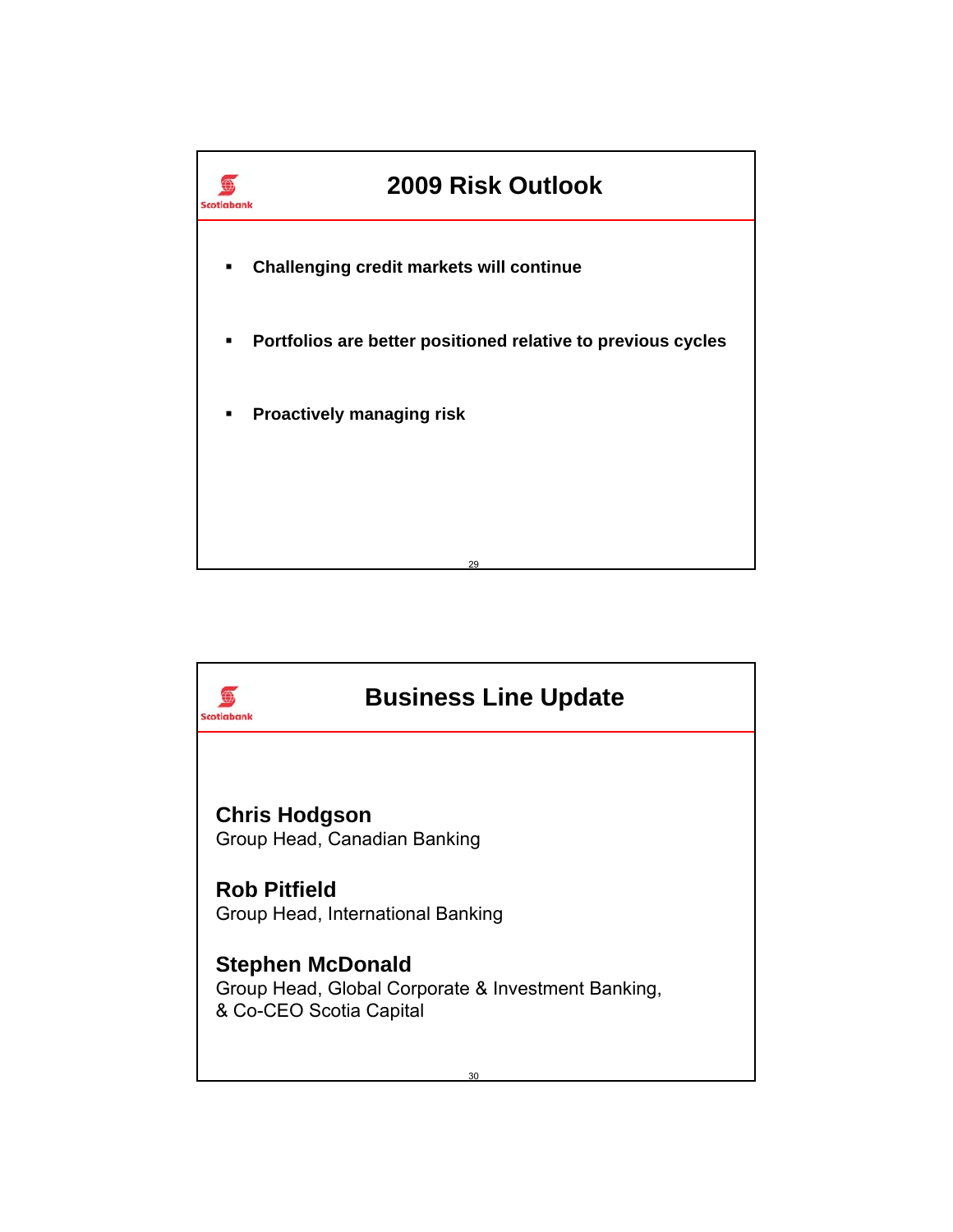

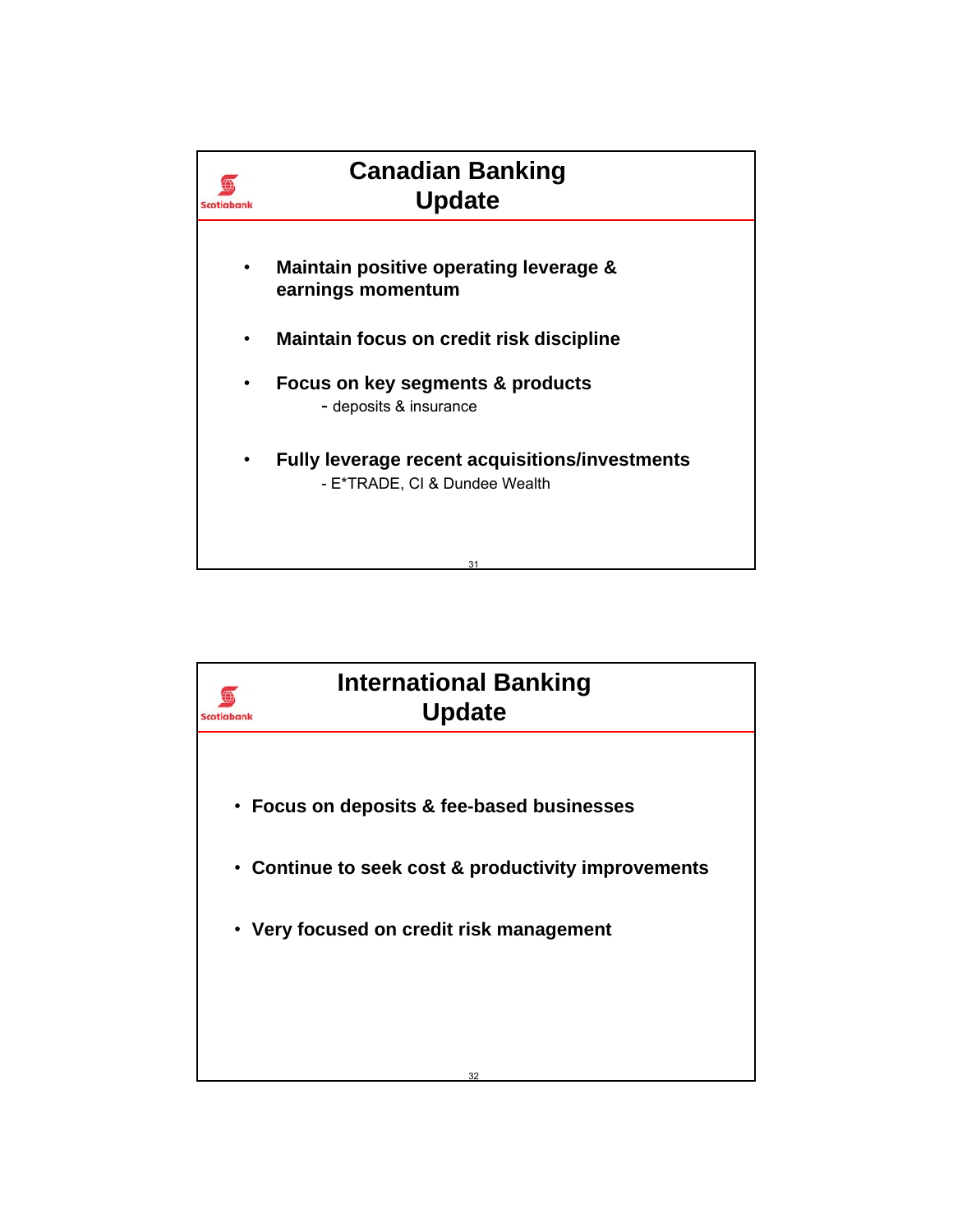

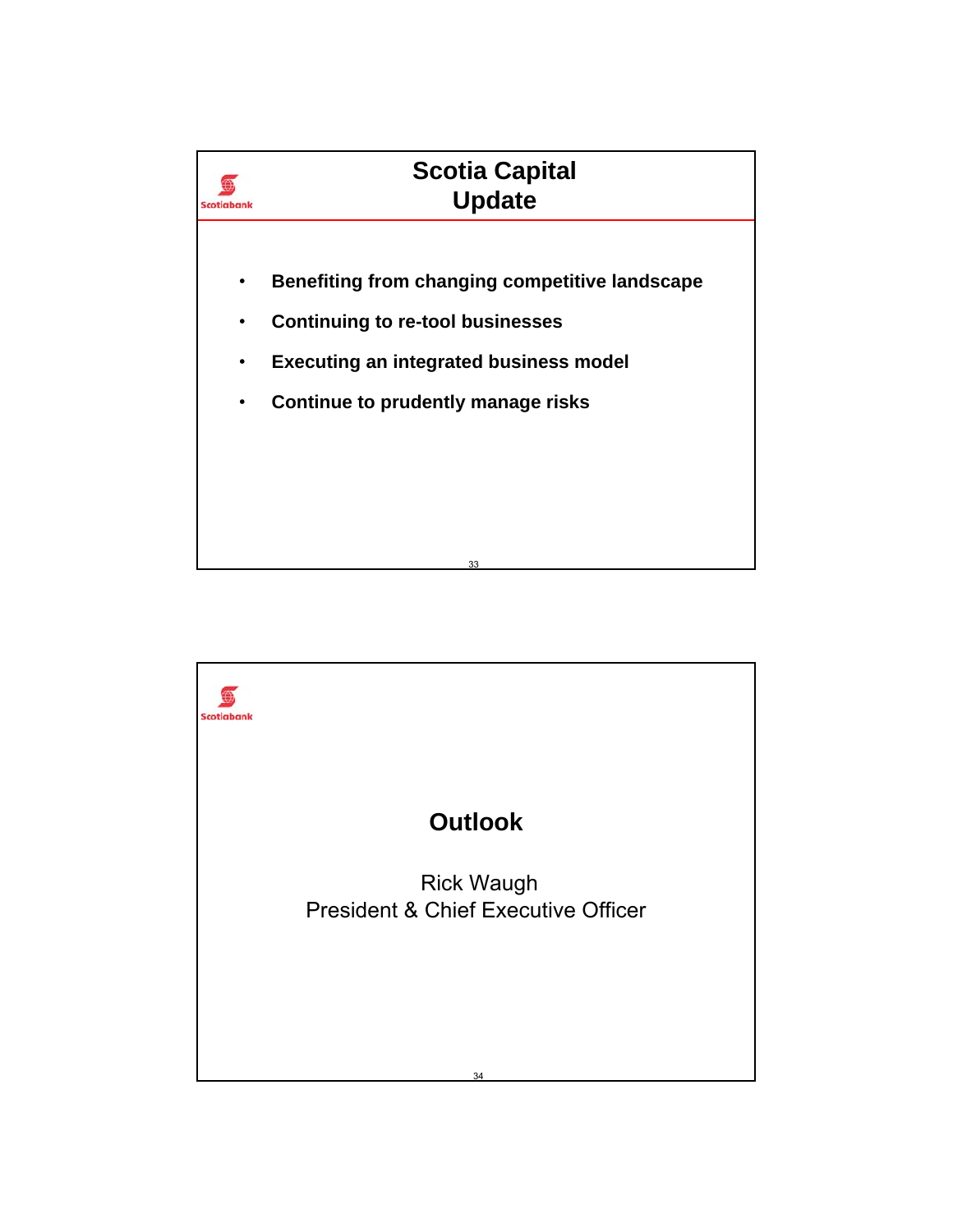

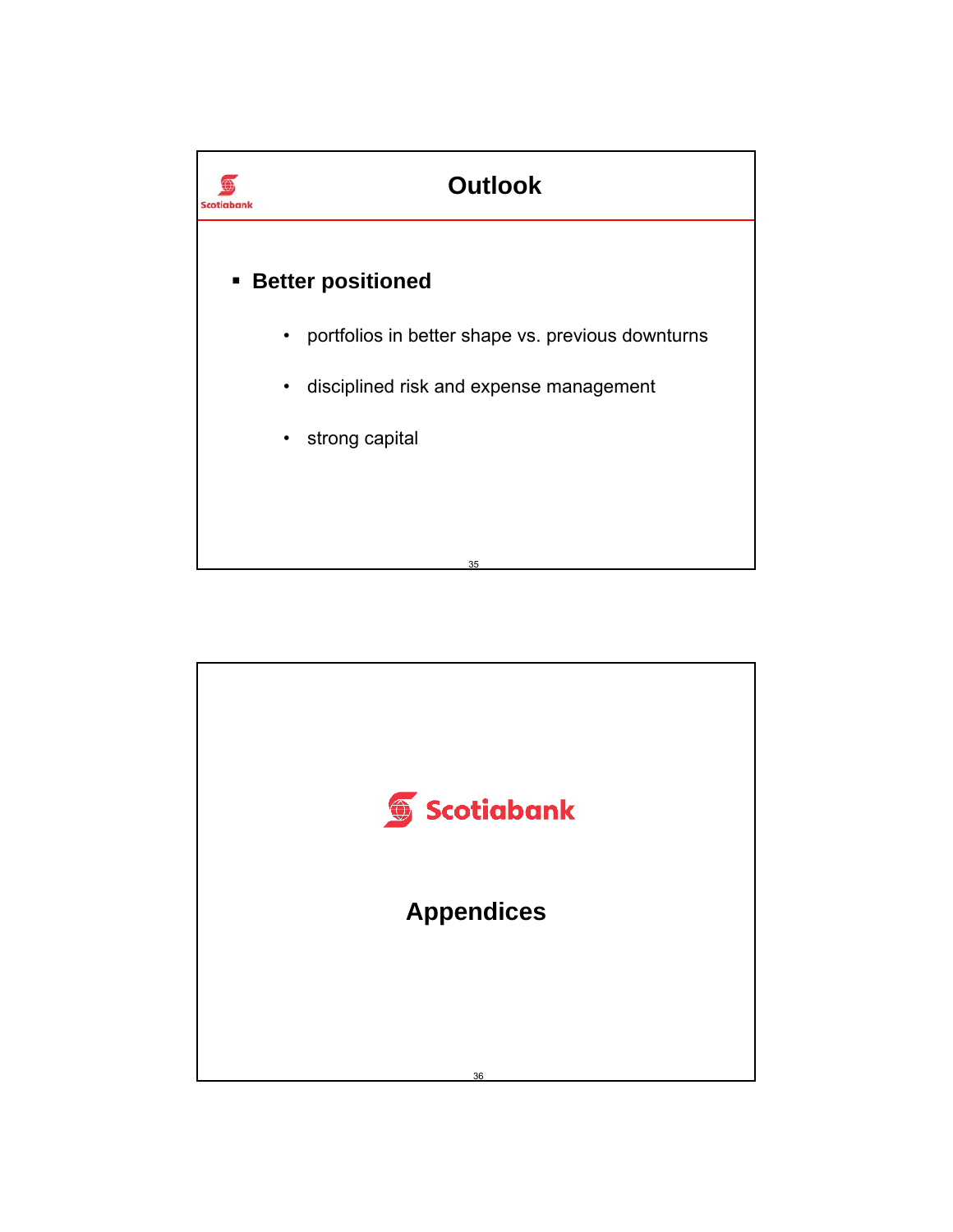| <b>Impact of Forex</b><br><b>Scotiabank</b> |                    |                      |        |                    |  |  |
|---------------------------------------------|--------------------|----------------------|--------|--------------------|--|--|
| Impact (\$ millions)                        | Q1/09 vs.<br>14/08 |                      |        | Q1/09 vs.<br>01/08 |  |  |
| Net Interest Income (TEB)                   | 56                 |                      |        | 146                |  |  |
| Other Income                                | 26                 |                      |        | 64                 |  |  |
| Non-interest expenses                       | (15)               |                      |        | (67)               |  |  |
| <b>Net income</b>                           | 54                 |                      |        | 106                |  |  |
| <b>EPS (diluted)</b>                        | 5 cents            |                      |        | 11 cents           |  |  |
|                                             |                    | <b>Average Rates</b> |        |                    |  |  |
|                                             | Q1/09              | Q4/08                | Q1/08  |                    |  |  |
| \$US/\$CAD                                  | 0.82               | 0.91                 | 1.01   |                    |  |  |
| Mexican peso/\$CAD                          | 11.06              | 10.18                | 10.99  |                    |  |  |
| Peruvian new sol/\$CAD                      | 2.56               | 2.73                 | 3.03   |                    |  |  |
| Chilean peso/\$CAD                          | 531.0<br>37        | 518.40               | 497.85 |                    |  |  |

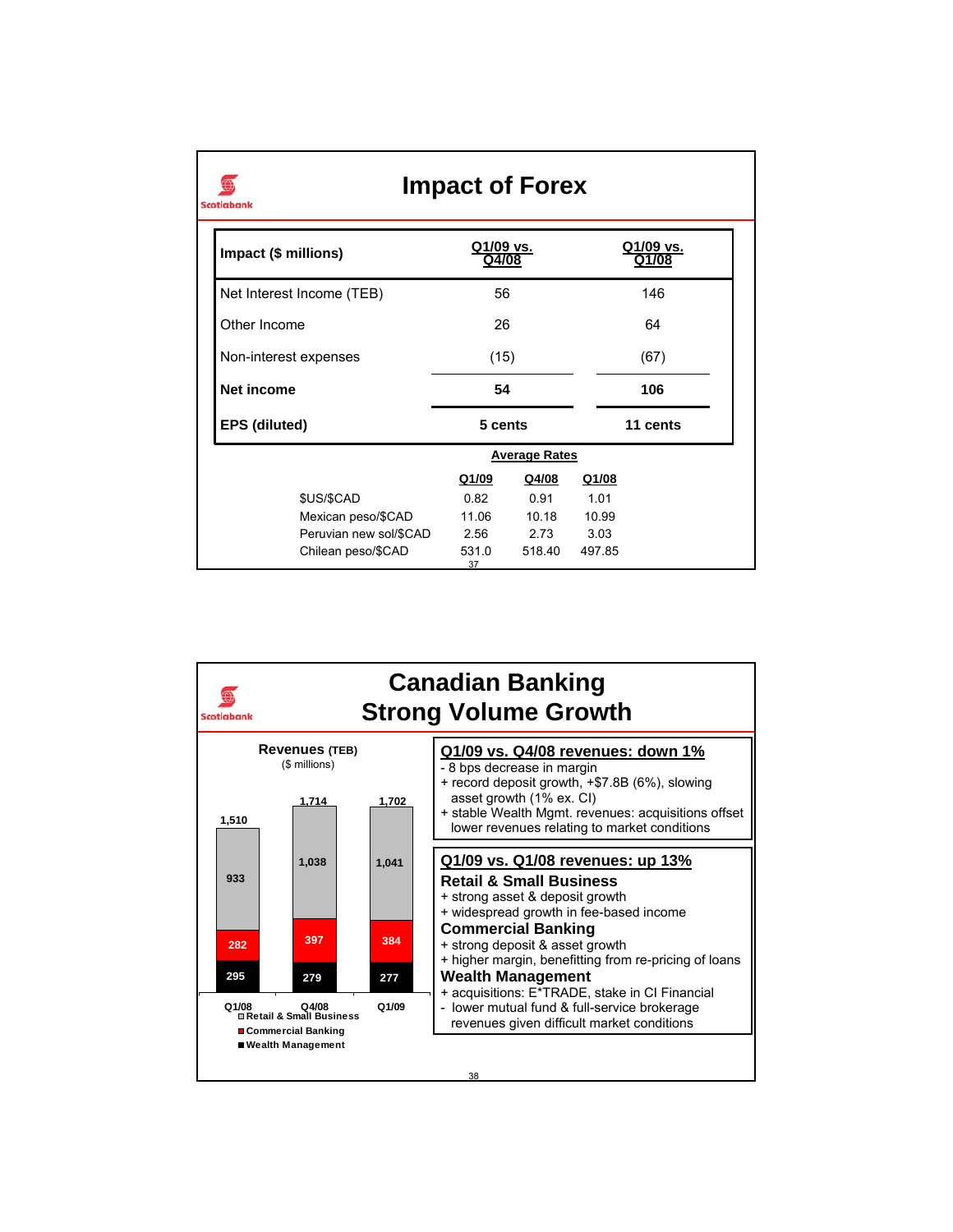

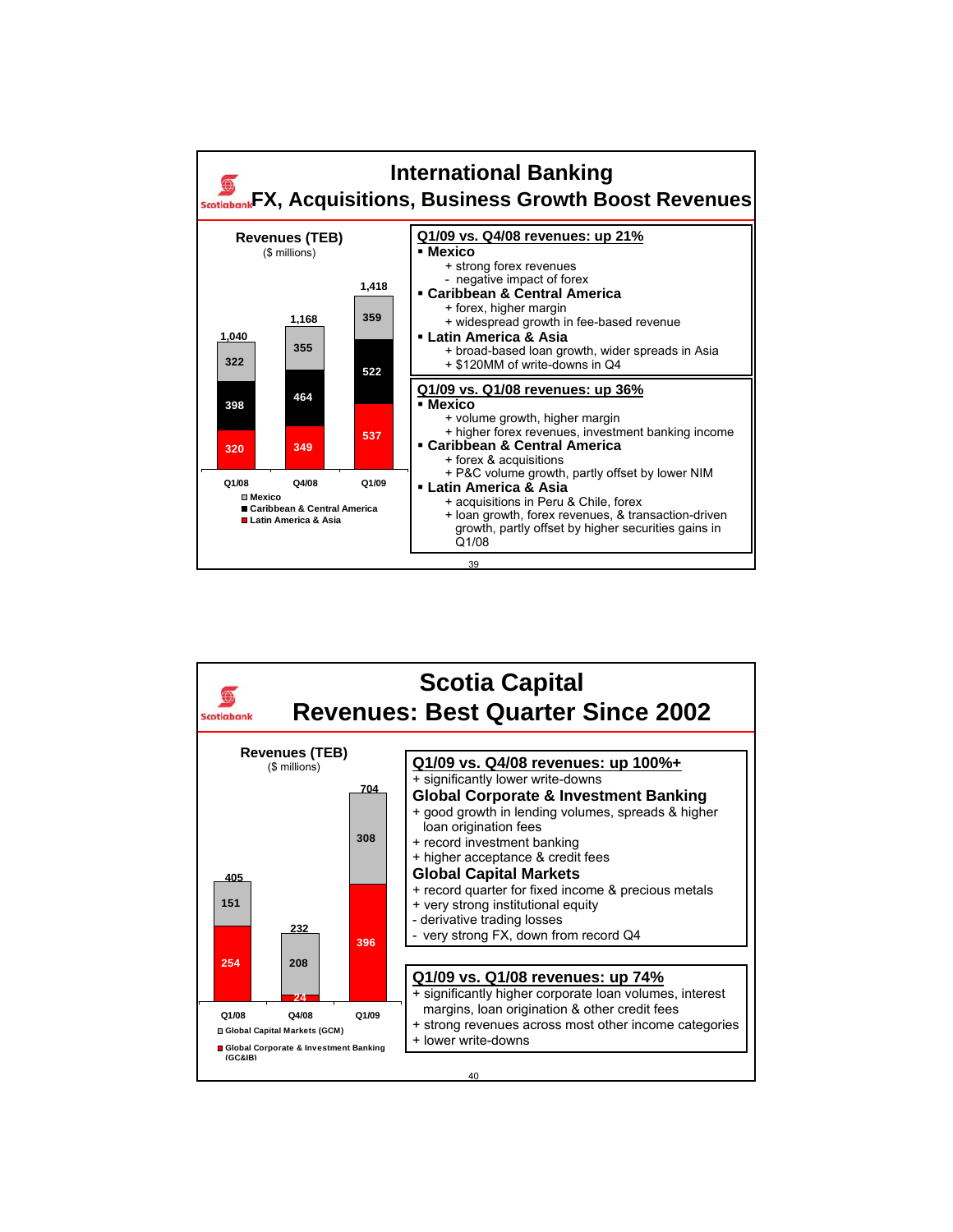

| <b>Gross Impaired Loans</b><br><b>Scotiabank</b> |       |       |       |       |            |  |
|--------------------------------------------------|-------|-------|-------|-------|------------|--|
| Gross Impaired Loans, \$ millions                |       |       |       |       |            |  |
|                                                  | Q1/08 | Q2/08 | Q3/08 | Q4/08 | Q1/09      |  |
| Canadian P&C                                     |       |       |       |       |            |  |
| Retail                                           | 422   | 444   | 472   | 523   | 621        |  |
| Commercial                                       | 207   | 244   | 228   | 238   | 262        |  |
|                                                  | 629   | 688   | 700   | 761   | 883        |  |
| International P&C                                |       |       |       |       |            |  |
| Retail                                           | 559   | 664   | 688   | 833   | 997        |  |
| Commercial                                       | 566   | 604   | 674   | 776   | <u>919</u> |  |
|                                                  | 1,125 | 1,268 | 1,362 | 1,609 | 1,916      |  |
| Scotia Capital                                   | 88    | 56    | 101   | 124   | 186        |  |
| Total                                            | 1,842 | 2,012 | 2,163 | 2,494 | 2,985      |  |
| Total GIL as % loans &<br>acceptances            | 0.70  | 0.74  | 0.76  | 0.82  | 0.97       |  |
|                                                  |       | 42    |       |       |            |  |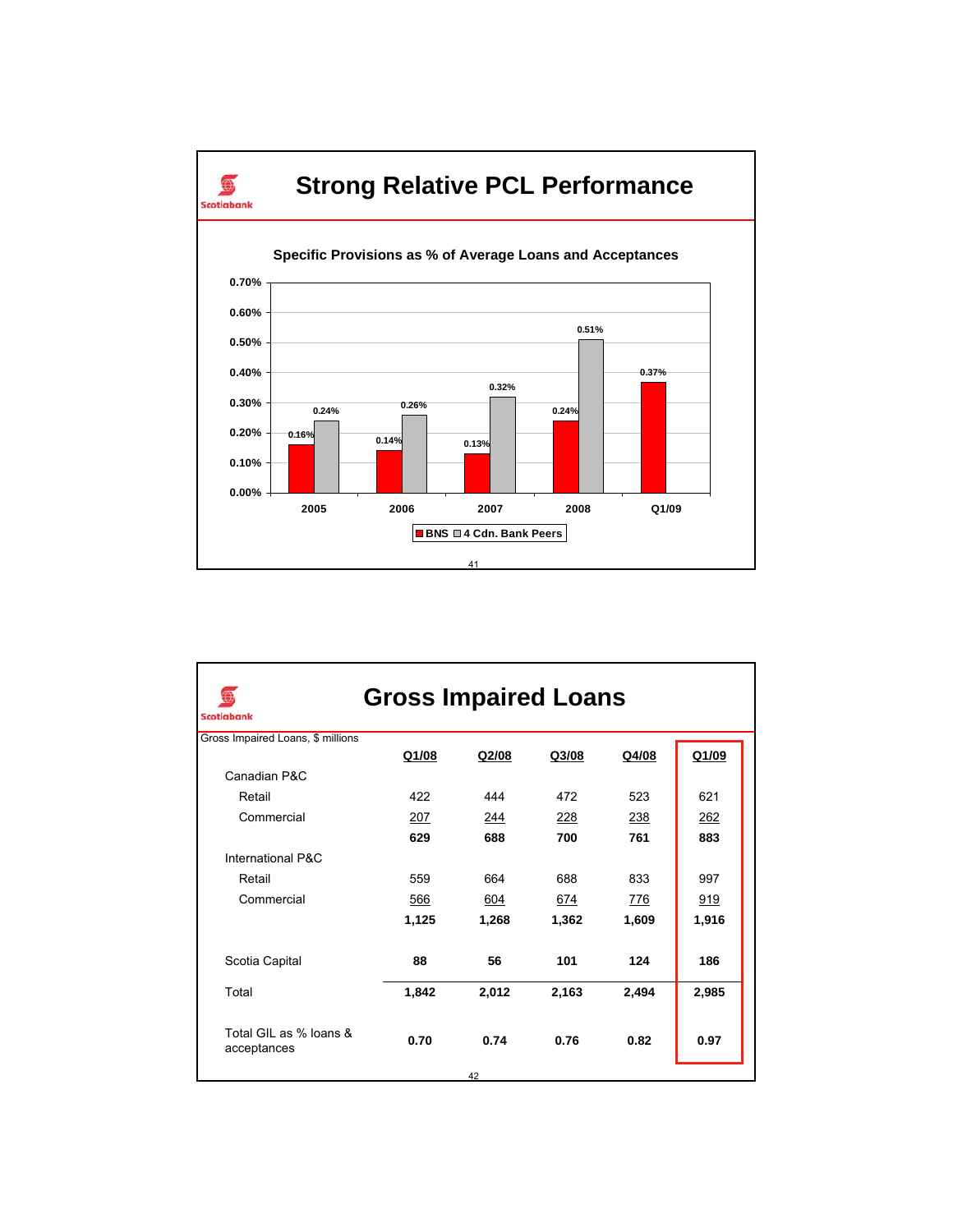### **Bank-Sponsored Multi-Seller Conduits**

| (Q1/09, \$ billions)                                  | Canadian<br>Conduits | U.S.<br>Conduit        |
|-------------------------------------------------------|----------------------|------------------------|
| Funded assets                                         | 3.4                  | 7.3                    |
| Weighted-average: rating (equivalent)<br>life (years) | AA- or higher<br>1.1 | 83% A or higher<br>1.3 |

**Volumes down 12% vs. last quarter**

#### **Assets mostly receivables**

 $\bigcirc$ Scotiabank

> – Auto loans/leases: 45%; trade: 20%; credit cards/consumer: 7%; equipment loans: 10%; diversified ABS: 9%

> > 43

### **No direct CDO or CLO exposure**